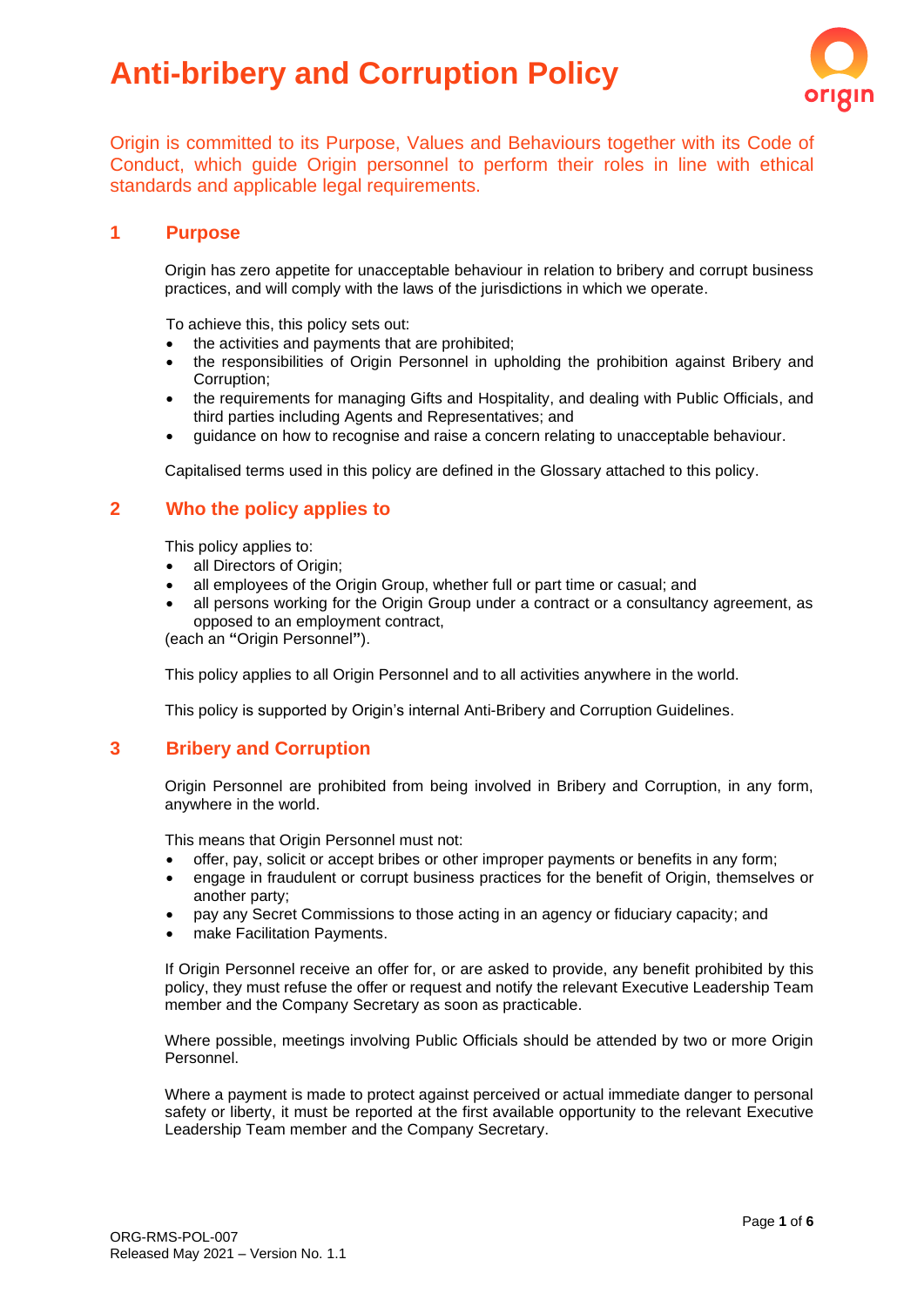Business units and corporate functions must consider bribery and corruption risks within their business areas and assess and manage these risks in accordance with the requirements of Origin's Risk Management Directive.

# **4 Third Parties including Agents and Representatives**

Appropriate controls must be implemented to help ensure contracted third parties including Agents and Representatives, meet the requirements of this policy. These include but are not limited to:

- formally communicating Origin's Code of Conduct and associated policies;
- undertaking an appropriate risk-based approach to due diligence on the background, associations, reputation and qualifications. This includes due diligence and consideration of the third party's familial and other related party relationships with Public Officials;
- incorporating appropriate anti-bribery and corruption clauses in agreements and contracts, including audit rights and termination rights in the event of a failure to comply with Origin's requirements; and
- implementing appropriate oversight over the work and activities undertaken by the third party.

Where Origin intends to appoint a third party, Agent or Representative who will engage with Public Officials, approval by the Executive General Manager, Corporate Affairs or General Manager, Government Engagement must be obtained. The fees paid to a third party, Agent or Representative must be reasonable and commensurate with the scope and nature of services provided and on arm's length commercial terms.

## **5 Gifts and Hospitality**

Origin prohibits the giving or receiving of Gifts or Hospitality in connection with Origin operations which go beyond the common courtesies of general commercial practice.

Origin prohibits the receiving or giving of Gifts or Hospitality in circumstances that may be regarded as:

- compromising personal judgment or the judgment of others;
- unduly influencing Origin Personnel or anyone else, creating a personal obligation or an obligation for someone else;
- giving rise to a conflict of interest;
- damaging Origin's reputation or relationships;
- inappropriate (in terms of value), illegal or immoral;
- indicating favouritism or prejudice towards a particular person or group; or
- conflicting in any way with Origin's Purpose, Values and Behaviours.

In all circumstances, Origin prohibits:

- Gifts or Hospitality if offered in the form of physical cash or equivalents; or
- any efforts made by others (including suppliers, customers or clients) to unfairly or inappropriately influence any decision making process in order to achieve an unfair advantage or benefit.

Origin also prohibits Gifts<sup>1</sup> or excessive Hospitality<sup>2</sup>, being offered to, or accepted from Public Officials. If there is an appropriate business reason to do so, prior approval is required from the relevant Executive Leadership Team member. Sometimes joint venture partners may also include Public Officials. In such instances, an exclusion to the above requirement may apply to legitimate relationship building activities with those joint venture partners. In such instances, you must follow additional guidance from your business unit or corporate function acting in their capacity as joint venture partner.

<sup>1</sup> Gifts may be accepted if they are low value (under A\$50) and received occasionally as part of common cultural courtesies.

<sup>2</sup> 'Excessive Hospitality' is defined as Hospitality valued at greater than A\$200 per person per event or where Hospitality is provided or received on a frequent basis.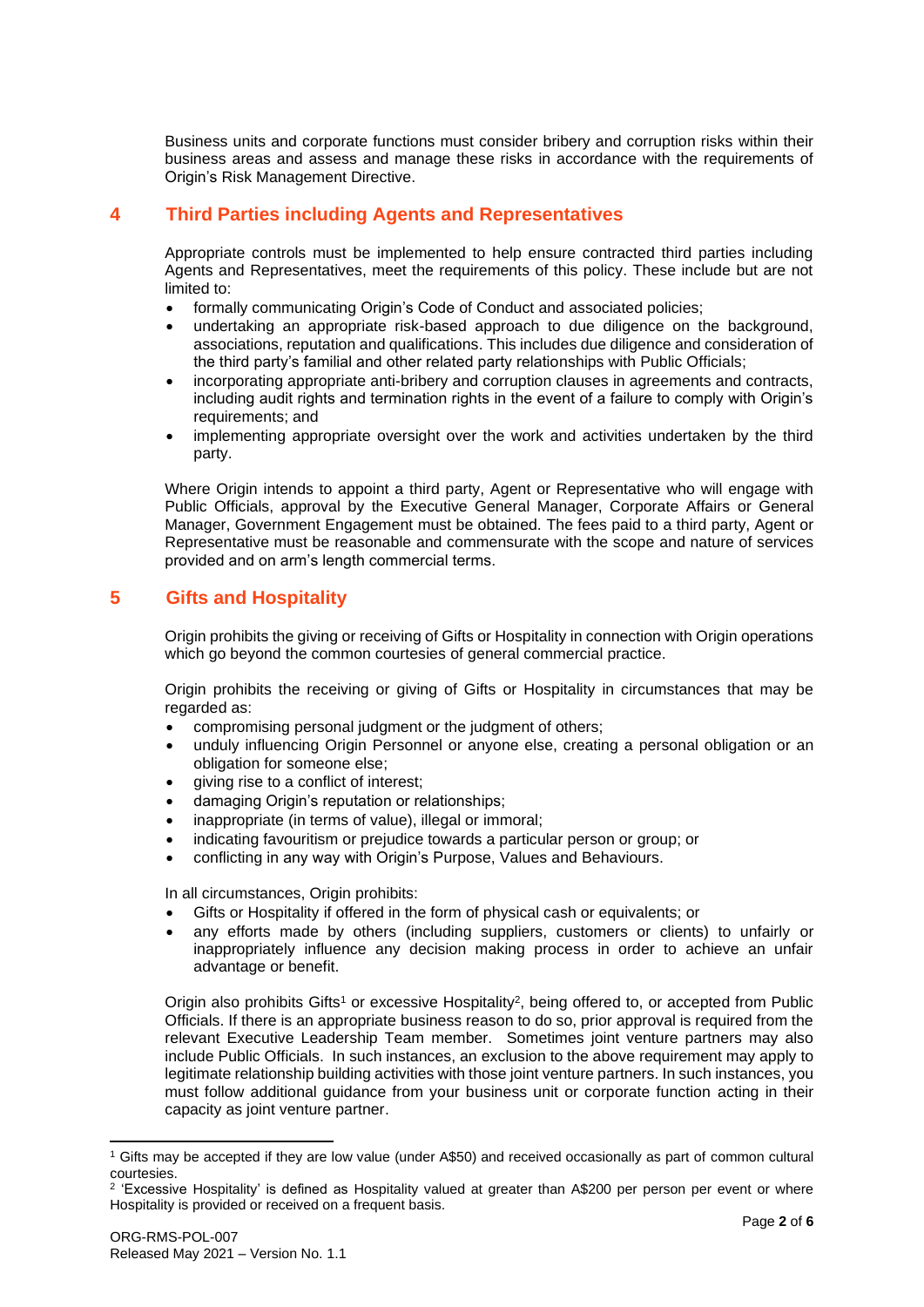All gifts over A\$200 or Hospitality over A\$200 per person per event (or a lower country-specific limit) in value must be recorded in Origin's online Gifts and Hospitality Register and approved by the relevant Executive Leadership Team member.

Where possible, prior Executive Leadership Team member approval for Hospitality exceeding A\$200 per person per event (or a lower country-specific limit) is preferred with the exception of business meals reflecting common courtesy, having regard to the jurisdiction, value and seniority of the attendees.

## **6 Travel and Accommodation**

Origin will only provide payment of travel and/or accommodation to a third party where there is an appropriate business reason to do so, and with the prior approval of the relevant Executive Leadership Team member.

Origin prohibits Origin Personnel from accepting travel and accommodation offered by a third party for any reason.

The payment, directly or indirectly, of travel and accommodation for Public Officials is prohibited unless approved in advance by the Executive General Manager, Corporate Affairs. Approval can only be given by the Executive General Manager, Corporate Affairs if all the following are satisfied:

- the payment is for reasonable and bona fide expenditure properly incurred;
- the travel is directly related to the promotion, demonstration or explanation of Origin's businesses, or directly related to the performance of a contract with a government or government owned organisation;
- the payment relates to travel undertaken by a Public Official to/from a facility in which Origin has an interest;
- the travel is in connection with the execution or performance of the Public Official's regulatory functions; and
- for health and safety reasons, Origin organises and facilitates the travel arrangements to the facility.

# **7 Political Donations and Payments**

Origin does not make direct political donations to political parties.

Origin Personnel may only attend a function or event organised by a political party that requires financial contribution or payment, if the function or event is relevant to Origin's activities and any amount payable is not disproportionately above the value of the event. Attendance at any of those events requires prior approval of the Executive General Manager, Corporate Affairs or General Manager, Government Engagement.

Origin reports all amounts paid to any politician, Public Official or political party for any reason and irrespective of size, even if those amounts may not constitute donations requiring disclosure under the Australian Electoral Commission's disclosure scheme.

# **8 Charitable Donations and Sponsorships**

All Origin Charitable Donations and sponsorships must be approved in accordance with Origin's Delegated Authorities Directive. The payment of a donation by physical cash is prohibited. This does not include donations and grants made to, or by, the Origin Energy Foundation, or any of its activities in accordance with its charitable purposes.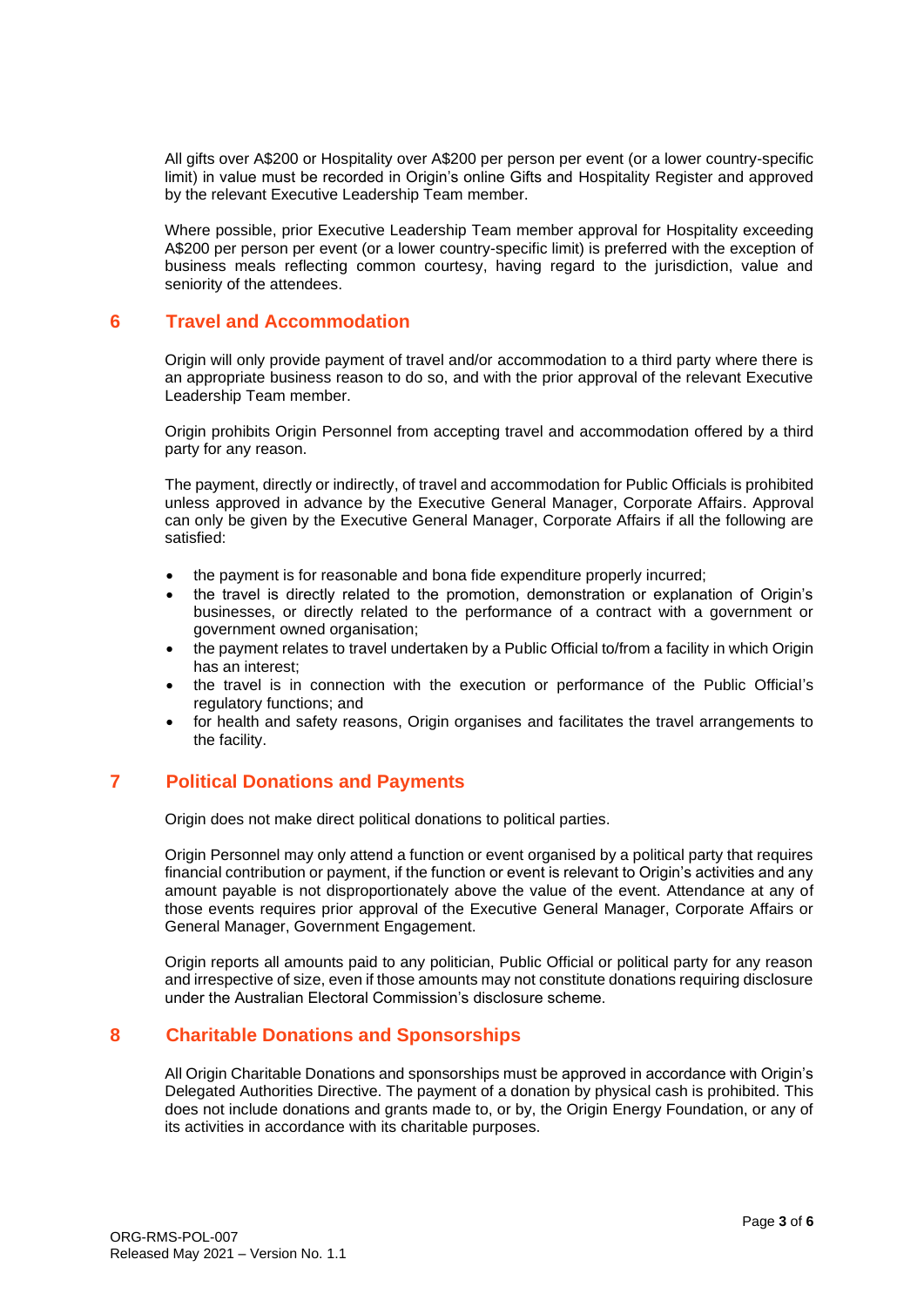## **9 Joint Ventures**

Where Origin has the right to require joint ventures to implement particular policies. Origin must have the joint venture adopt the requirements of this policy.

For joint ventures where Origin does not have this right. Origin will seek to influence the joint venture to either adopt the principles or comply with this policy.

Where a new joint venture is proposed, appropriate due diligence in consideration of bribery and corruption risk must be undertaken before committing. Contracts relating to the establishment of the joint venture must include suitable anti-bribery and corruption clauses and audit rights in addition to the requirement to comply with this policy.

#### **10 Record Keeping**

An accurate and auditable record of all expenses incurred by Origin Personnel, including all gifts, entertainment and payments must be maintained in accordance with generally accepted accounting principles. A record that may distort or disguise the true nature of any expense or transaction is prohibited.

#### **11 How to Raise a Concern**

Origin Personnel must be alert to activities that may result in a breach of this policy. If Origin Personnel suspect or know of a breach of this policy, they are required to report the matter immediately in accordance with [Origin's Whistleblower Policy](https://www.originenergy.com.au/content/dam/origin/about/investors-media/documents/whistleblower-policy.pdf) or Escalating a Concern Procedure.

#### **12 Access to this policy**

Anyone can access this policy via the **Origin website**.

Origin staff will be made aware of the application of this policy through mandatory Code of Conduct training. High risk roles will also receive additional training on a periodic basis.

## **13 Reporting and review**

The Board or a Board Committee will be informed of any material breaches of this policy.

This policy and any supporting procedures will be monitored and reviewed at least every two years so that it remains effective and appropriate for Origin's circumstances.

#### **14 Compliance**

Any breach of this policy will be regarded as serious misconduct and may result in dismissal. It may also expose an individual to civil or criminal legal liability and could result in imprisonment or significant financial penalties.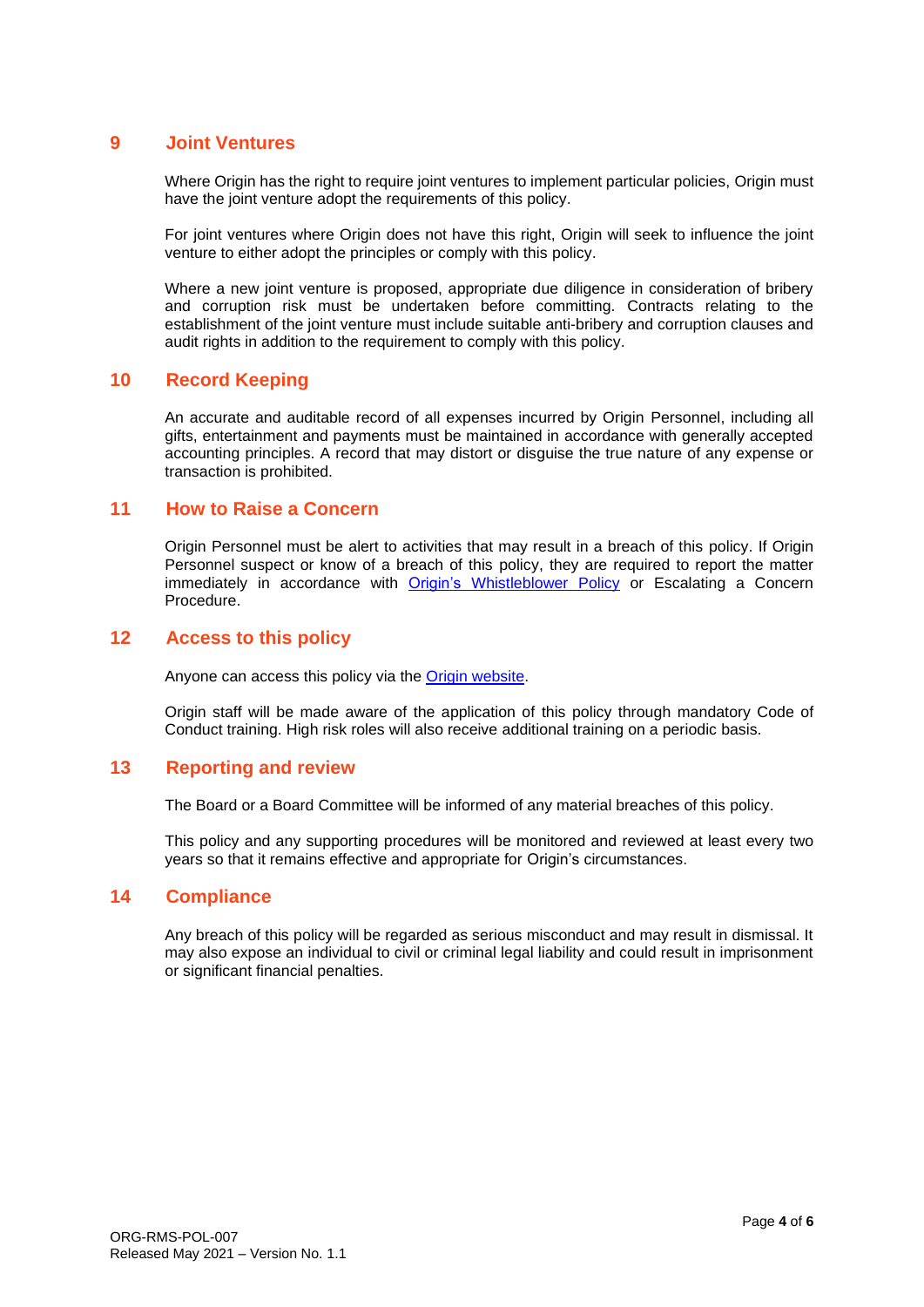# **Glossary**

| <b>Term</b>                              | <b>Definition</b>                                                                                                                                                                                                                                                                                                                                                                                                                                                                                                                                                                                                                                                                                                                                                                                                                                                                                                                                                         |
|------------------------------------------|---------------------------------------------------------------------------------------------------------------------------------------------------------------------------------------------------------------------------------------------------------------------------------------------------------------------------------------------------------------------------------------------------------------------------------------------------------------------------------------------------------------------------------------------------------------------------------------------------------------------------------------------------------------------------------------------------------------------------------------------------------------------------------------------------------------------------------------------------------------------------------------------------------------------------------------------------------------------------|
| Agent or Representative                  | A person or entity which will, through its scope of activities, act for or<br>represent Origin in Origin's business dealings with public sector and/or<br>private sector third parties                                                                                                                                                                                                                                                                                                                                                                                                                                                                                                                                                                                                                                                                                                                                                                                    |
| <b>Bribery</b>                           | This is a specific act of corruption that involves offering, promising,<br>giving, accepting or soliciting of an advantage as an inducement for<br>action which is illegal, unethical or in breach of trust. A bribe can be<br>made directly or indirectly (for example via a third party or intermediary).                                                                                                                                                                                                                                                                                                                                                                                                                                                                                                                                                                                                                                                               |
| <b>Charitable Donations</b>              | A financial payment provided voluntarily to a charitable organisation to<br>support a cause or initiative with no expectation of commercial gain in<br>return.                                                                                                                                                                                                                                                                                                                                                                                                                                                                                                                                                                                                                                                                                                                                                                                                            |
| Corruption                               | Any dishonest activity in which a person acts contrary to the interests of<br>Origin and abuses his or her position of trust in order to achieve some<br>personal gain or advantage for himself or herself or for another person<br>or entity.                                                                                                                                                                                                                                                                                                                                                                                                                                                                                                                                                                                                                                                                                                                            |
| <b>Facilitation Payment</b>              | A payment or other inducement provided to a Public Official to secure or<br>expedite a Routine Government Action that the Company is entitled to<br>under law and in the ordinary course of business. These are generally<br>relatively minor payments, by way of a gratuity, made to lower level<br>officials or employees. It is irrelevant whether the payment is or is not<br>intended to distort or influence a proper decision-making process.                                                                                                                                                                                                                                                                                                                                                                                                                                                                                                                      |
| Fraud or fraudulent<br>business activity | Dishonest and/or deceptive activity causing actual or potential loss,<br>either financial or non-financial.                                                                                                                                                                                                                                                                                                                                                                                                                                                                                                                                                                                                                                                                                                                                                                                                                                                               |
| Gifts                                    | Gifts can include payment, payments in kind such as goods or services,<br>favours, travel and accommodation, and other benefits.                                                                                                                                                                                                                                                                                                                                                                                                                                                                                                                                                                                                                                                                                                                                                                                                                                          |
| Hospitality                              | Hospitality can include meals and entertainment such as theatre,<br>sporting and other similar activities                                                                                                                                                                                                                                                                                                                                                                                                                                                                                                                                                                                                                                                                                                                                                                                                                                                                 |
| <b>Public Official</b>                   | an official or employee of a government or government owned<br>$\bullet$<br>enterprise, government agency, statutory authority or regulatory<br>authority;<br>an official or employee of a political party or a political candidate;<br>$\bullet$<br>any official or employee of an international public organisation such<br>as the United Nations, World Bank or International Monetary Fund;<br>a member of the judiciary;<br>an individual who holds or performs the duties of an appointment,<br>office or position created by custom or convention, including some<br>members of royal families and some tribal leaders;<br>a person who is, or holds themselves out to be, an authorised<br>intermediary of a public official;<br>police officers, customs and tax officials, employees of state-owned<br>enterprises, and political party officials; and<br>a relative or associate of a public official (as described in the other<br>parts of this definition). |
| <b>Routine Government</b><br>Action      | An action that is ordinarily performed by the Public Official in question and<br>may include but not limited to the following:<br>granting a permit, licence or other document that qualifies a person to<br>do business in the country;<br>processing government papers such as visas or work permits;<br>٠<br>providing police protection or mail collection or delivery;                                                                                                                                                                                                                                                                                                                                                                                                                                                                                                                                                                                               |